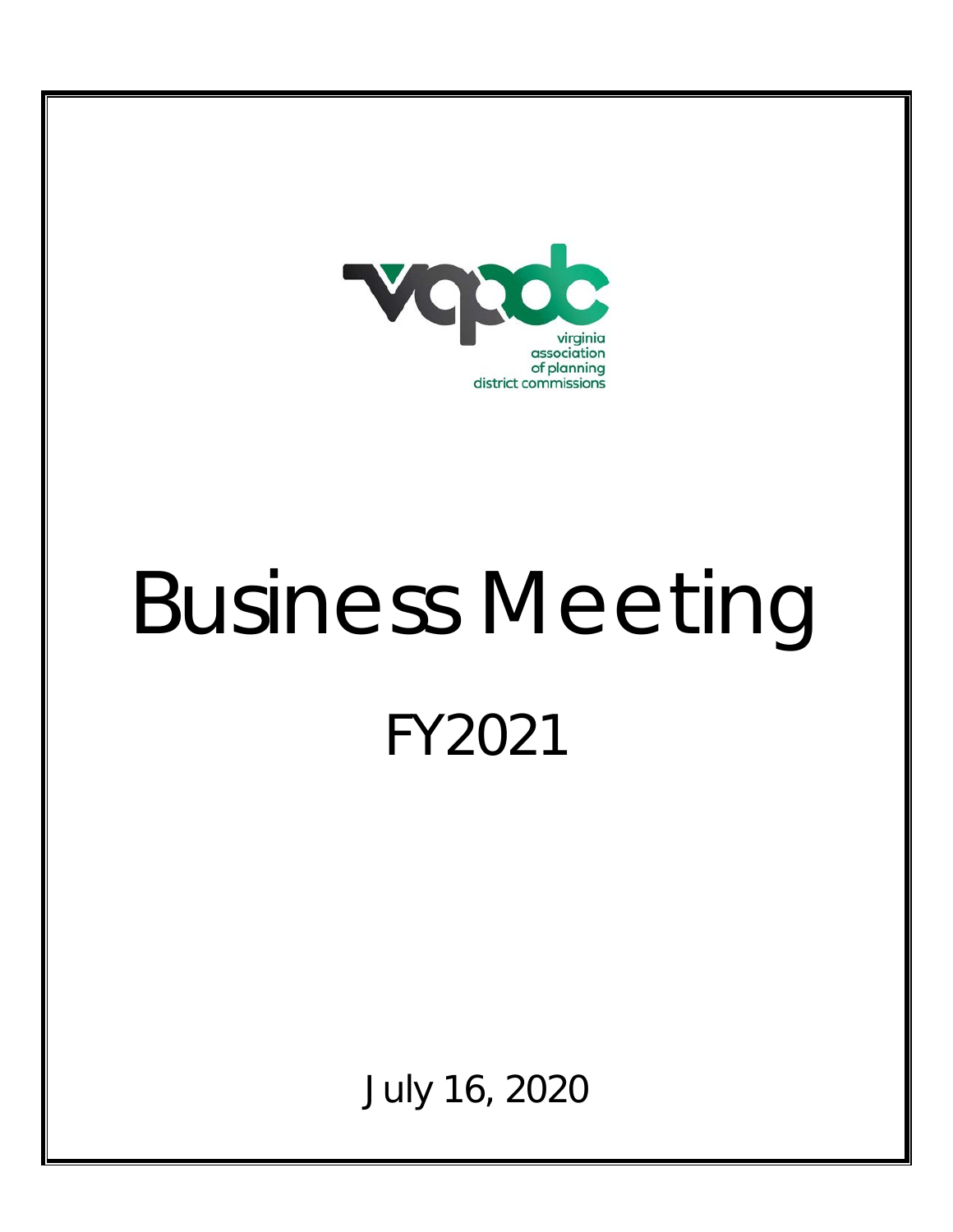#### VAPDC Business Meeting – FY2021 Thursday, July 16, 2020 **Online** AGENDA

- ∇ Call to Order/Roll Call Allen Kimball "Kim" Callis, President
- ∇ Review of Minutes Kevin Byrd, Secretary
- ∇ President's Report Allen Kimball "Kim" Callis
- ∇ Executive Director's Report David Blount, Executive Director
- ∇ 2020 Audit Committee Report Robert K. Coiner, Audit Chair
- ∇ Treasurer's Report Kevin Byrd, Treasurer
	- $\checkmark$  2019-2020 Financial Report
	- $\checkmark$  Approval of FY21 VAPDC Budget

# ∇ Old Business

#### ∇ New Business

- 
- ∇ Nominating Committee Report/ Robert K. Coiner, Nominating Chair Election of 20-21 Officers and Directors

## 2020-2021 PROPOSED SLATE OF OFFICERS & DIRECTORS

#### **Officers**

- $\checkmark$  President: Allen Kimball "Kim" Callis, Southside PDC
- $\checkmark$  First Vice President: Donald Hart, Accomack-Northampton PDC
- $\checkmark$  Second Vice President: Martha Shickle, Plan RVA (Richmond Regional PDC)
- $\checkmark$  Secretary/Treasurer: Kevin Byrd, New River Valley RC
- $\checkmark$  Immediate Past President: Robert K. Coiner

#### **Directors**

- $\checkmark$  Board Member: Deborah Gosney, Southside PDC
- $\checkmark$  Board Member: Bob Lazaro, Northern Virginia RC
- $\checkmark$  Board Member: Patrick Mauney, Rappahannock Rapidan RC
- $\checkmark$  Board Member: Linda Millsaps, George Washington RC
- $\checkmark$  Board Member: Dwayne Tuggle, Central Virginia
- $\checkmark$  Board Member: Lou Ann Wallace, Cumberland Plateau PDC
- ∇ Recognitions and Announcements *Allen Kimball "Kim" Callis*

*2020-2021 President*

∇ Adjournment *Allen Kimball "Kim" Callis*

∇ Proposed Bylaw Changes David Blount, Executive Director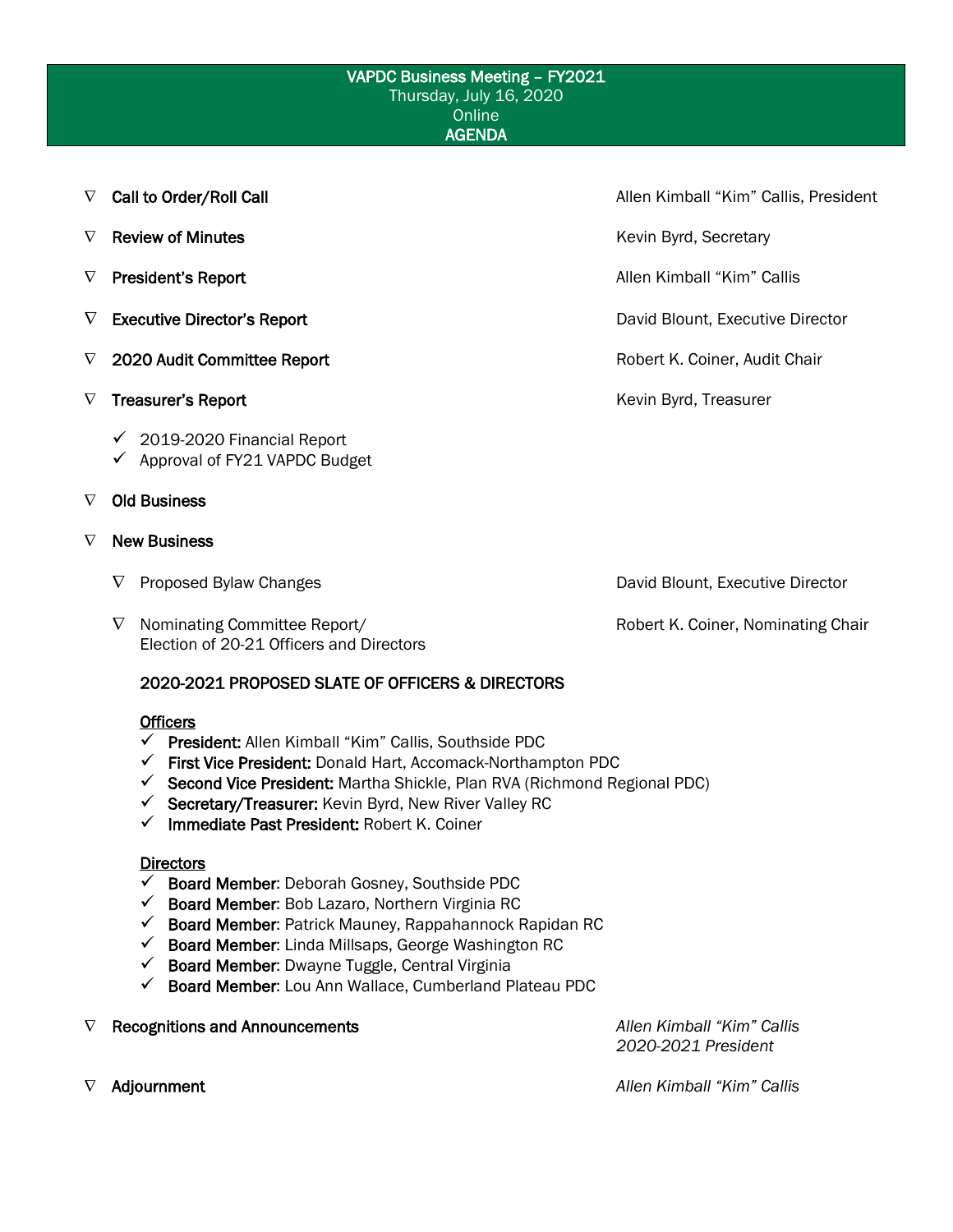

# **VAPDC Business Meeting – 2019 Summer Conference** Thursday, July 25, 2019; 11:15 am – 12:00 pm Williamsburg Lodge, Williamsburg, Virginia **Minutes**

**Call to Order -** Robert K. Coiner, President called the meeting to order and thanked the group for being in attendance. The following PDCs were represented constituting a quorum: Cumberland Plateau PDC; Mount Rogers PDC; New River Valley RC; Roanoke Valley-Alleghany RC; Central Shenandoah PDC; Northern Shenandoah PDC; Rappahannock-Rapidan RC; Thomas Jefferson PDC; West Piedmont PDC; Southside PDC; Commonwealth RC; Plan RVA (Richmond Regional PDC); George Washington RC; Northern Neck PDC; Crater PDC; Accomack-Northampton PDC; and Hampton Roads PDC.

**President's Report** – Bob Coiner provided the following highlights from the past year (FY19):

- ∇ Introduced its first executive director at the Summer Conference in 2018 and has been pleased to have David Blount on board.
- ∇ Redesigned the VAPDC website to make it more user friendly.
- ∇ Continued strategic planning efforts with a Leadership Retreat in April and set direction for the Board and Executive Director for the coming year.
- ∇ Cast a wider net to build new relationships and partnerships, meeting with agency heads and senior staff at VDOT, DRPT, DCR, and VADCS.
- ∇ Signed on as a member of the Commonwealth Connect Coalition for broadband.
- ∇ Hosted a successful federal briefing with some of Virginia's Congressional representatives in Washington, DC for the second year.
- ∇ Presented the VAPDC Legislator of the Year Award to retiring Delegate Riley Ingram.
- ∇ Conducted a successful Training Conference in partnership with VAMPO.
- ∇ Planned and implemented the 2019 Summer Conference in Williamsburg.
- ∇ Celebrated 50 Years of regional planning:
	- o Continued successful partnership with VACo during their Legislative Day and conducted a well-attended reception, attracting agency officials and including informative exhibits.
	- o PDC members were introduced on the House and Senate floors of the Virginia General Assembly.
	- $\circ$  Received a resolution approved by the General Assembly that commended the work of PDCs on the 50<sup>th</sup> Anniversary.
	- o Received commendation letters from the Speaker of the House, the Governor and Virginia's two Senators.
	- o Released a 50<sup>th</sup> Anniversary Commemorative book to highlight PDC history and successes.<br>
	o Introduced a new logo with new colors
	- Introduced a new logo with new colors.

**Executive Director's Report** - David Blount expressed his gratification for the support of the Board and Executive Directors during his first year as executive director. He noted that the Board has been very deliberate in its efforts to address the needs of the Association moving forward. He emphasized the initial outreach that had been made to state agencies and other partners that has helped to raise the profile of PDCs. He also noted that the VAPDC would be working in the coming year to examine the structure of the Association through a review of its bylaws and an analysis of the leadership pipeline.

**Review of Minutes** - Kevin Byrd, Secretary noted that the minutes from the 2018 Business Meeting were contained in the meeting packets provided. A motion was made and seconded to approve the minutes as presented. The minutes were approved on a voice vote.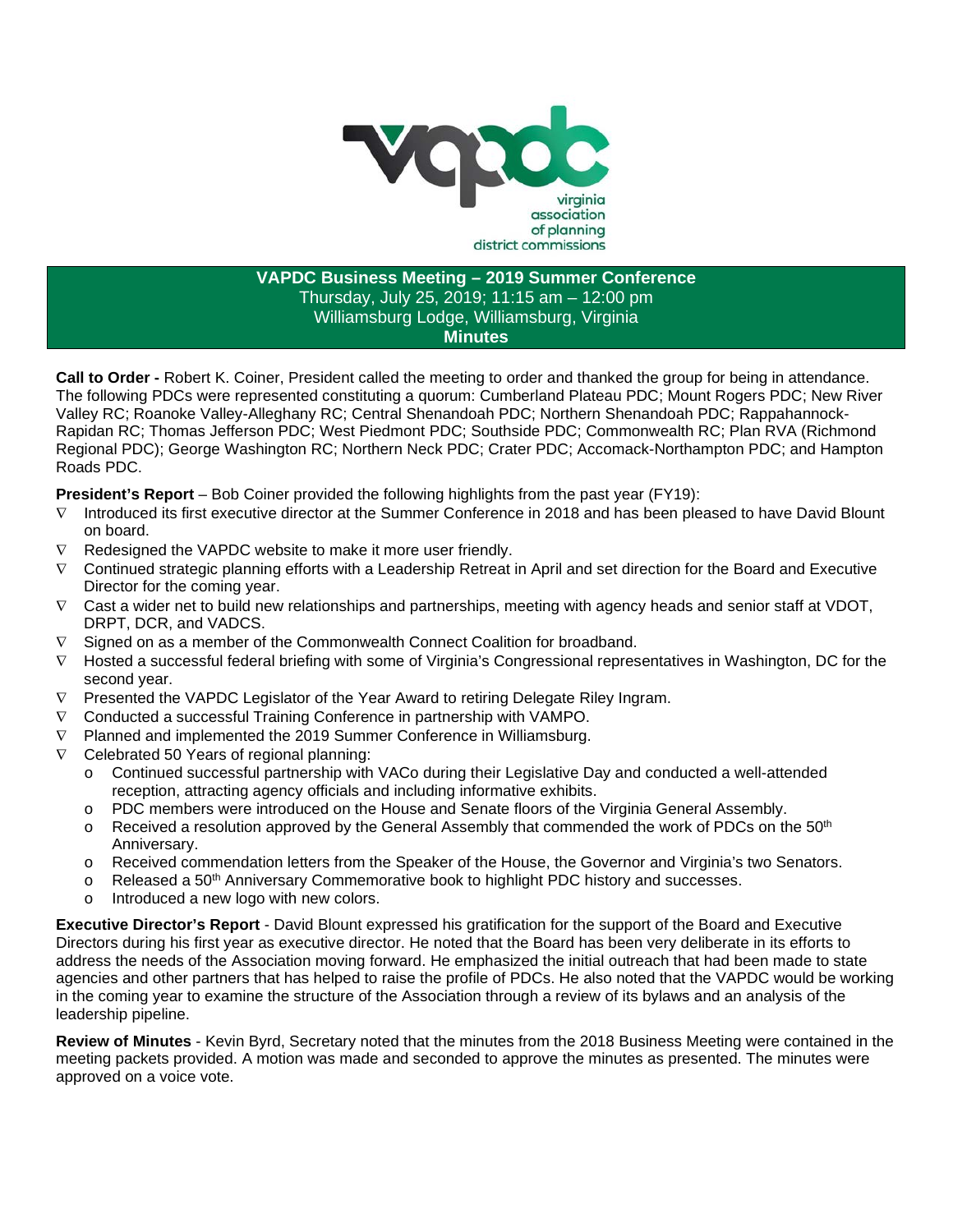**Treasurer's Report** - Kevin Byrd, Treasurer provided the financial reports for the membership.

∇ **2019 Audit Committee Report** - Robert K. Coiner, Audit Chair provided the Audit Committee report for FY19. The Audit Committee has reviewed the financial activity of the VAPDC for the past twelve-month period, beginning July 1, 2018 and ending June 30, 2019, for both the regular checking account as well as the Market Index (Investment) account and has determined that all activity was relevant to the operations of the Association, and fell within the guidelines for expenditures as detailed in the budget and approved by the Board of Directors.

The Audit Committee consisted of Robert K. Coiner, Mayor of Gordonsville, Rappahannock-Rapidan RC, VAPDC Audit Committee Chair; Stephanie Creedle, Southside PDC; Dennis Morris, Executive Director, Crater PDC; and Kevin Byrd, Executive Director, New River Valley RC, VAPDC Secretary/Treasurer.

- ∇ **2018-2019 Financial Report** -Treasurer Kevin Byrd provided the year-end balance sheet financial report as of June 30, 2019. He noted that VAPDC's total assets totaled \$189,941.46. A motion was made and seconded to approve the FY19 Financial Report. It was approved on a voice vote.
- Approval of FY20 VAPDC Budget Kevin Byrd noted that the draft budget for FY20 was included in the Business Meeting packet. Kevin noted that the Board of Directors has recommended approval of the draft budget. A motion was made and seconded to approve the FY20 proposed budget and was approved on a voice vote.

#### **New Business**

∇ **PDC Responsibilities and Funding Ad Hoc Committee Report** – Robert Coiner and David Blount prepared the following report and recommendation to the membership for approval:

*Background*: In the Fall of 2018, an Ad Hoc Committee was established to examine state funding for planning district commissions and their roles and responsibilities as required by State Code. Group members reviewed various documents related to this charge prior to their discussions. It was noted that state funding to the 21 PDCs in FY08 was approximately \$2.5 million, while the current budgeted amount (for FY20) of \$1.8 million is about 27.5% less than the FY08 amount.\* It also was noted that PDCs provide value beyond their regions to their state and federal agency partners. This includes identifying and addressing critical community development needs and administering and brokering key local and regional projects of importance to the agencies. In order to do this, PDCs depend on state funds to help maintain a basic level of core competency. A key barrier to successful, sustained regional collaboration is insufficient funding to initiate or sustain collaboration.

*Recommendations*: The VAPDC should embark on a process, as outlined below, that has the goal of increasing state funding for PDCs:

- 1. The VAPDC should work with the Department of Housing and Community Development to request that a lump sum increase in PDC funding be recommended for inclusion in the governor's introduced state budget for FY20, and for FY21 and FY22. The request would be for additional state funding of at least \$294,000 per year to provide each of the 21 PDCs with an increase of at least \$14,000 per year.
- 2. The VAPDC should conduct ongoing work to link future increases in state funding to the value provided by PDCs, as well as to explore additional, alternative funding apportionments and methodologies for funds received from the state.
- 3. VAPDC members should support this advocacy approach and work collectively to secure additional state funding for each of the 21 planning district commissions.

\*Actual FY08 amount was \$2,463,771; actual FY20 amount is \$1,785,321.

A motion was made and seconded to approve the recommendations of the Ad Hoc Committee report. The motion was approved on a voice vote.

∇ **Nominating Committee Report** – Wayne Strickland provided the Nominating Committee report on behalf of Billy W. Martin, Sr., Immediate Past President and Nominating Committee Chair who was unable to attend. The slate of officers and directors was presented as follows:

# **2019-2020 PROPOSED SLATE OF OFFICERS & DIRECTORS**

#### **Officers**

- **President:** Allen Kimball "Kim" Callis, Southside PDC
- **First Vice President:** Donald Hart, Accomack-Northampton PDC
- **Second Vice President:** Martha Shickle, Plan RVA (Richmond Regional PDC)
- **Secretary/Treasurer:** Kevin Byrd, New River Valley RC
- **Immediate Past President:** Robert K. Coiner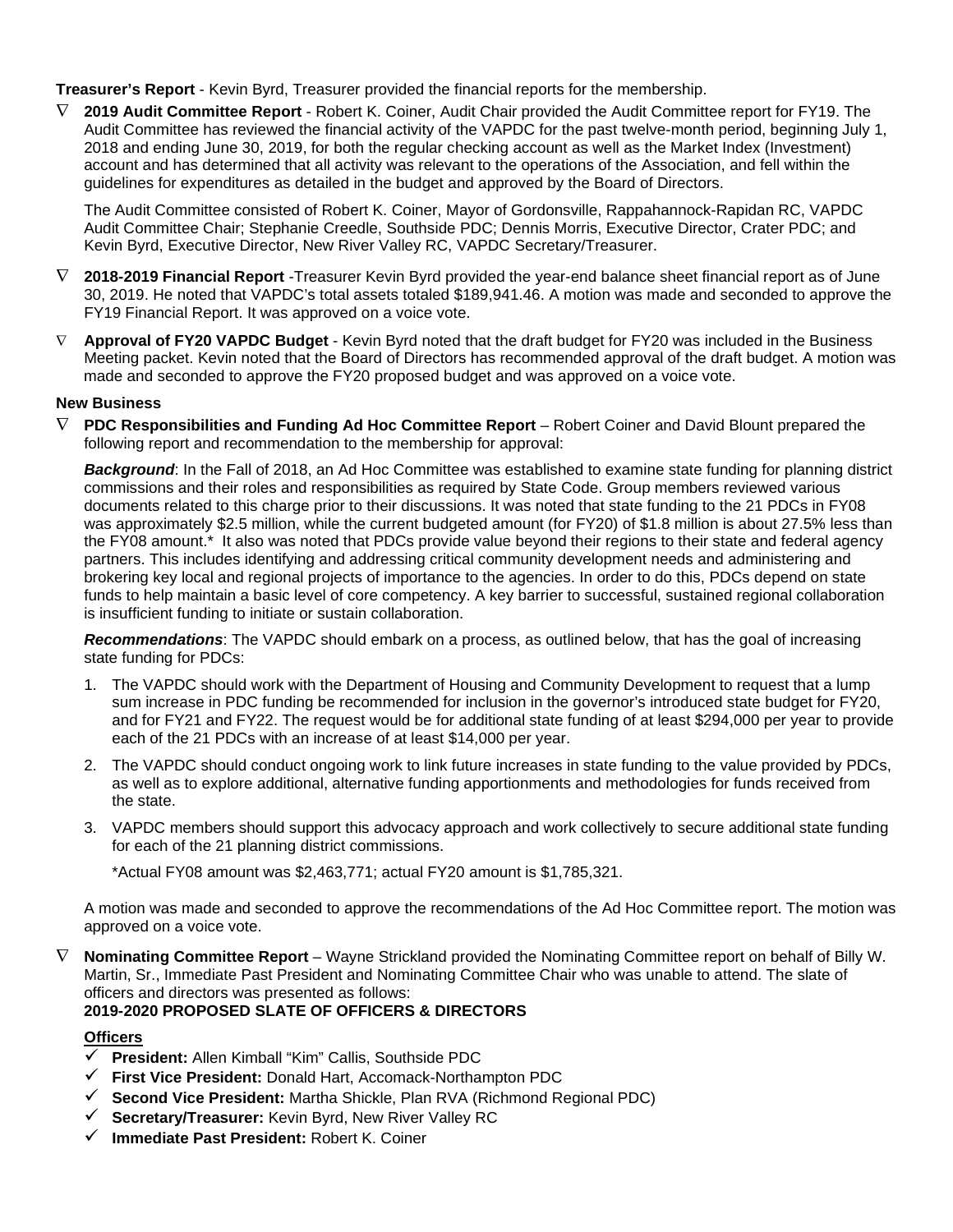## **Directors**

- **Board Member**: Thomas Gleason, Commonwealth Regional Council
- **Board Member**: Deborah Gosney, Southside PDC
- **Board Member**: Bob Lazaro, Northern Virginia RC
- **Board Member**: Patrick Mauney, Rappahannock Rapidan RC
- **Board Member**: Linda Millsaps, George Washington RC
- **Board Member**: Lou Ann Wallace, Cumberland Plateau PDC

Wayne Strickland asked for nominations from the floor and hearing none, called for a motion to close the nominations and elect the offices and directors as presented. The motion was seconded and approved on a voice vote. The slate was accepted as presented.

**Recognitions and Announcements -** Incoming President Kim Callis thanked everyone for the opportunity to serve as VAPDC President for the coming year and thanked Bob Coiner for his leadership and service as President for the past three years.

**Adjournment** – There being no further business the meeting was adjourned at 12:00 pm

**Minutes prepared by:** Connie Long, Association Builders

**Reviewed and respectively submitted by:** Kevin Byrd, Secretary/Treasurer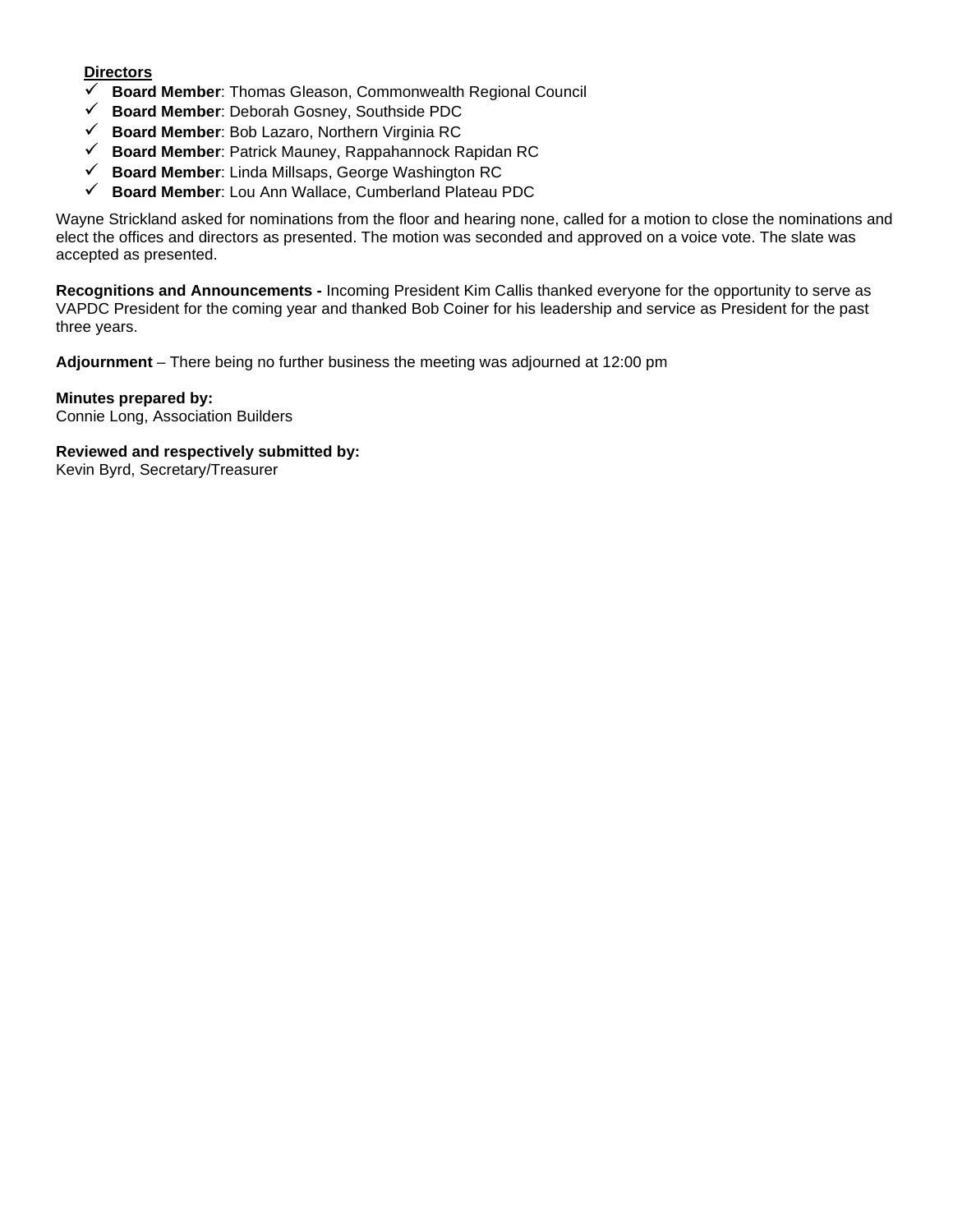July 16, 2020

# Memorandum

# TO: VAPDC Membership VAPDC Board of Directors

BY: Audit Committee Robert K. Coiner, Audit Committee Chair

# RE: Financial Activity for Fiscal Year Ending June 30, 2020

The Audit Committee has reviewed the financial activity of the VAPDC for the past twelve-month period, beginning July 1, 2019 and ending June 30, 2020, for both the regular checking account as well as the Market Index (Investment) account and has determined that all activity was relevant to the operations of the Association, and fell within the guidelines for expenditures as detailed in the budget and approved by the Board of Directors.

# Audit Committee:

Robert Coiner, Audit Committee Chair, Rappahannock-Rapidan Planning District Commission Stephanie Creedle, Southside Planning District Commission Dennis Morris, Crater Planning District Commission Kevin Byrd, VAPDC Treasurer, New River Valley Regional Commission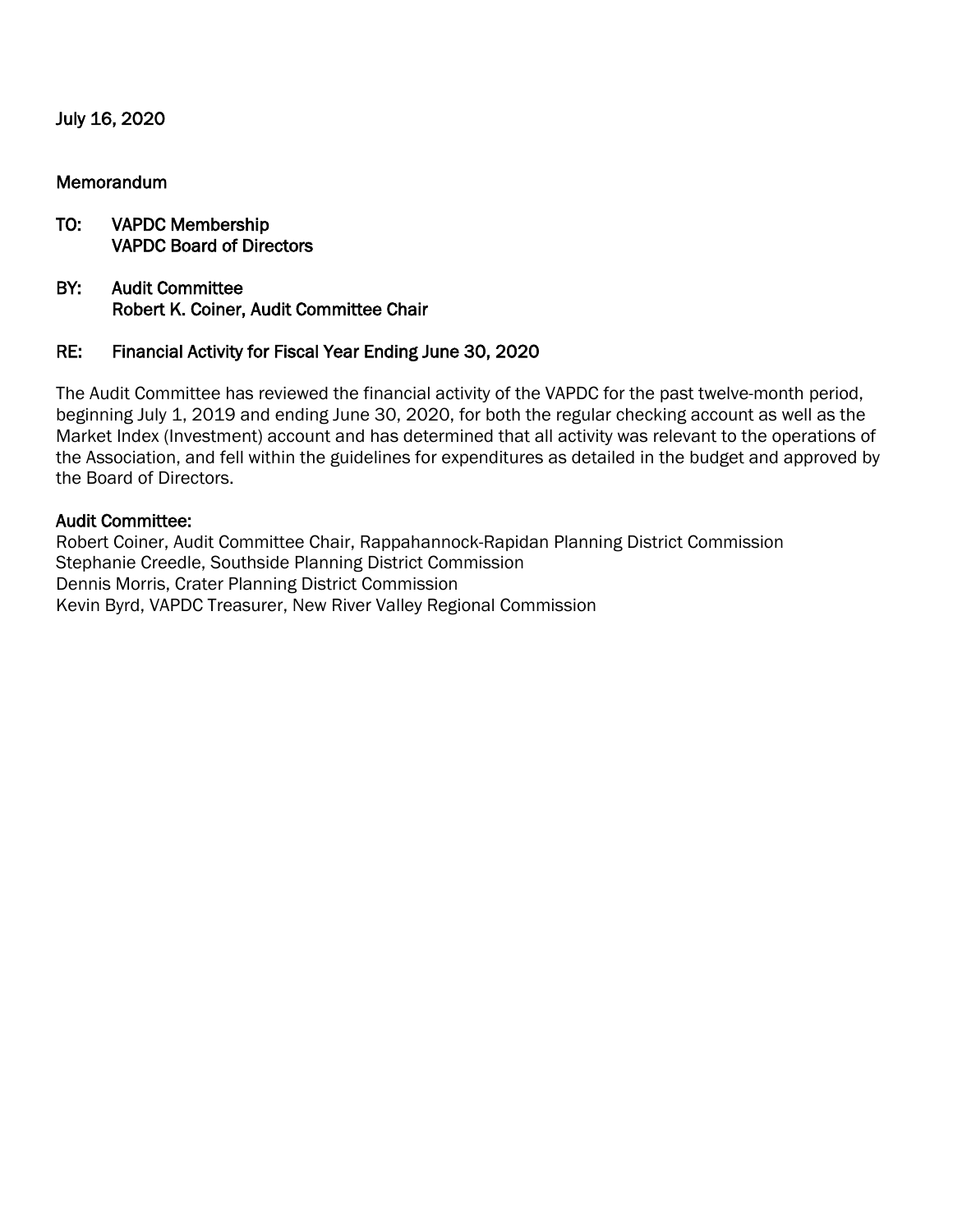### Virginia Association of Planning District Commissions Balance Sheet Ending June 30, 2020

# **Balance Sheet As of June 30, 2020**

# **ASSETS**

|                                        | <b>Total Equity</b><br><b>TOTAL LIABILITIES &amp; EQUITY</b> | 173,587.75<br>173,587.75 |
|----------------------------------------|--------------------------------------------------------------|--------------------------|
| Net Income                             |                                                              | $-16,353.71$             |
| <b>Unrestricted Net Assets</b>         |                                                              | 189,941.46               |
| <b>Equity</b>                          |                                                              |                          |
| <b>LIABILITIES &amp; EQUITY</b>        |                                                              |                          |
|                                        | <b>TOTAL ASSETS</b>                                          | 173,587.75               |
|                                        | <b>Total Current Assets</b>                                  | 173,587.75               |
| <b>Other Current Assets</b>            |                                                              |                          |
| <b>Total Checking/Savings</b>          |                                                              | 173,587.75               |
| <b>Operating Account</b>               |                                                              | 86,096.20                |
| Money Market Account                   |                                                              | 5,007.39                 |
| Investment CD - 9 month                |                                                              | 41,107.89                |
| Investment CD - 15 month               |                                                              | 41,376.27                |
| <b>Current Assets Checking/Savings</b> |                                                              |                          |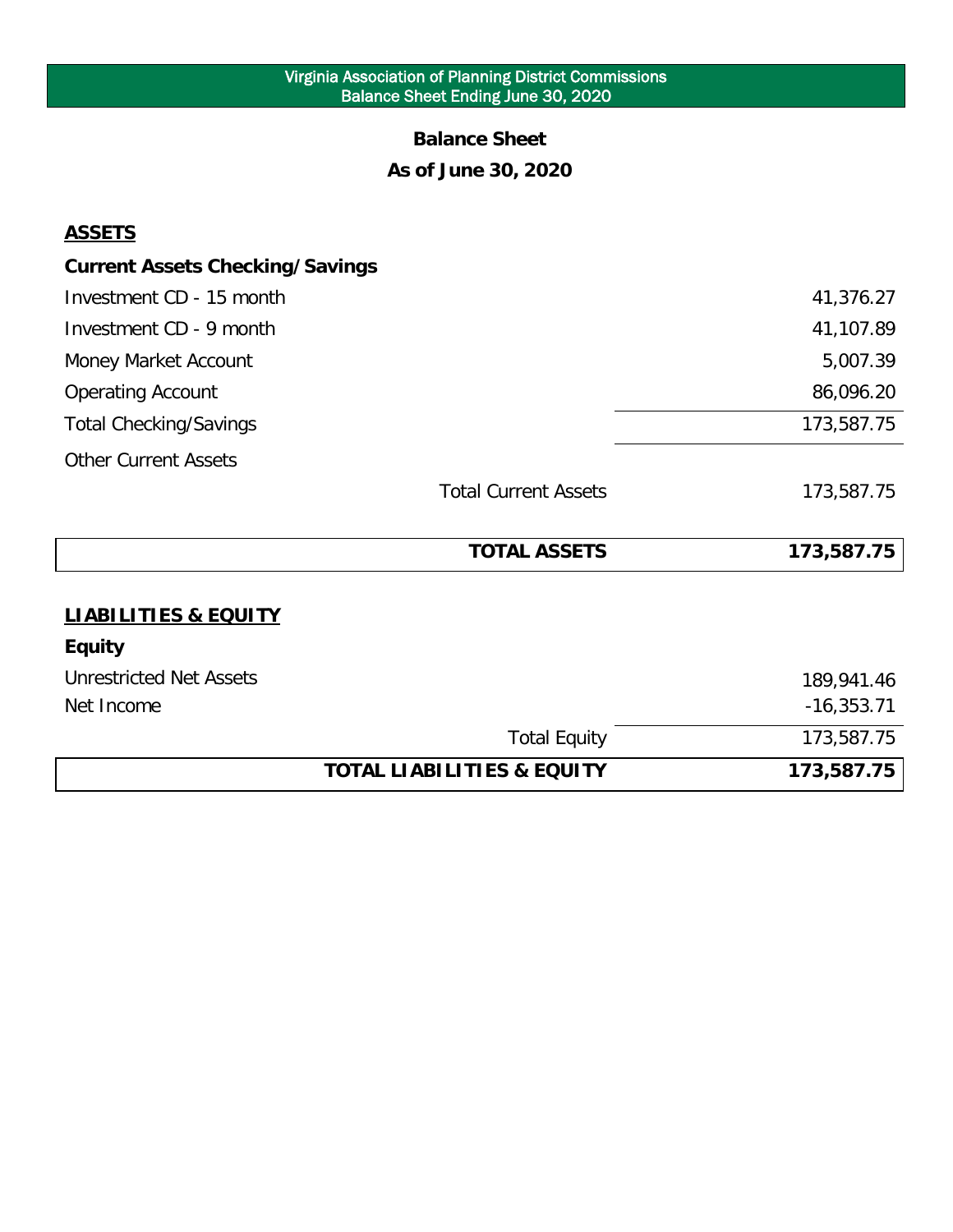#### **MEMORANDUM**

**To: VAPDC Board of Directors**

**From: Kevin Byrd, Secretary/Treasurer**

**Date: June 1, 2020**

**Re: FY21 Proposed Budget for VAPDC**

Attached to this memo is the proposed FY21 budget for your review and consideration. The VAPDC dues for FY21 remain the same as FY20. FY20 was the second year of the scheduled two-year dues increase. The proposed budget projects a net income of \$35. Many considerations for the COVID-19 pandemic were taken into account when planning FY21 revenue and expenses. David Blount and Connie Long provided input throughout the budget planning process and it was greatly appreciated as we collectively navigate new circumstances, particuarly around the VAPDC progams for FY21.

Notes regarding the budget differences between FY20 and the proposed FY21 budget are listed below.

Income:

Summer Conference format change will decrease both the revenue and expenditures; projecting \$1,000 in net revenue Winter Conference budget is based on the model from FY20; on-site in Richmond with a breakfast program which secured approximately \$1,800 in net revenue Training conference revenue is net neutral and to be determined for FY21 Dues are proposed to remain level with FY20 Interest income is modest, projected to be \$100 total Sponsorships are projected to decrease from \$18,000 to \$12,000 based on fewer in-person engagement opportunities Expenses: Minor adjustments in the expenditures to include NADO dues at \$750, up from \$500 based on NADO dues adjustment Travel budget decreased from \$3,500 to \$2,500 based on FY20 expenses and reduced travel anticipated in FY21

Decreased Summer Conference expenses from \$23,500 to \$2,500 due to online format for FY21 Decreased Congressional Briefing from \$1,500 to \$1,200 based on FY20 planning expenses

For informational purposes while considering the FY21 budget, VAPDC had the following account balances as of April 30, 2020 and reflects an overall positive change in net assets of \$10,121.26 from May 31, 2019. In the year prior between FY19 and FY20 there was an overall negative change in net assets just above (\$7,000).

| <b>Total Assets</b>      | \$188,713.35 |
|--------------------------|--------------|
| <b>Operating Account</b> | \$101,221.84 |
| Money Market Account     | \$5,007.35   |
| Investment CD-9 month    | \$41,107.89  |
| Investment CD-15 month   | \$41,376.27  |

Overall, VAPDC is financially stable and remains viable because 100% of the regions pay dues annually.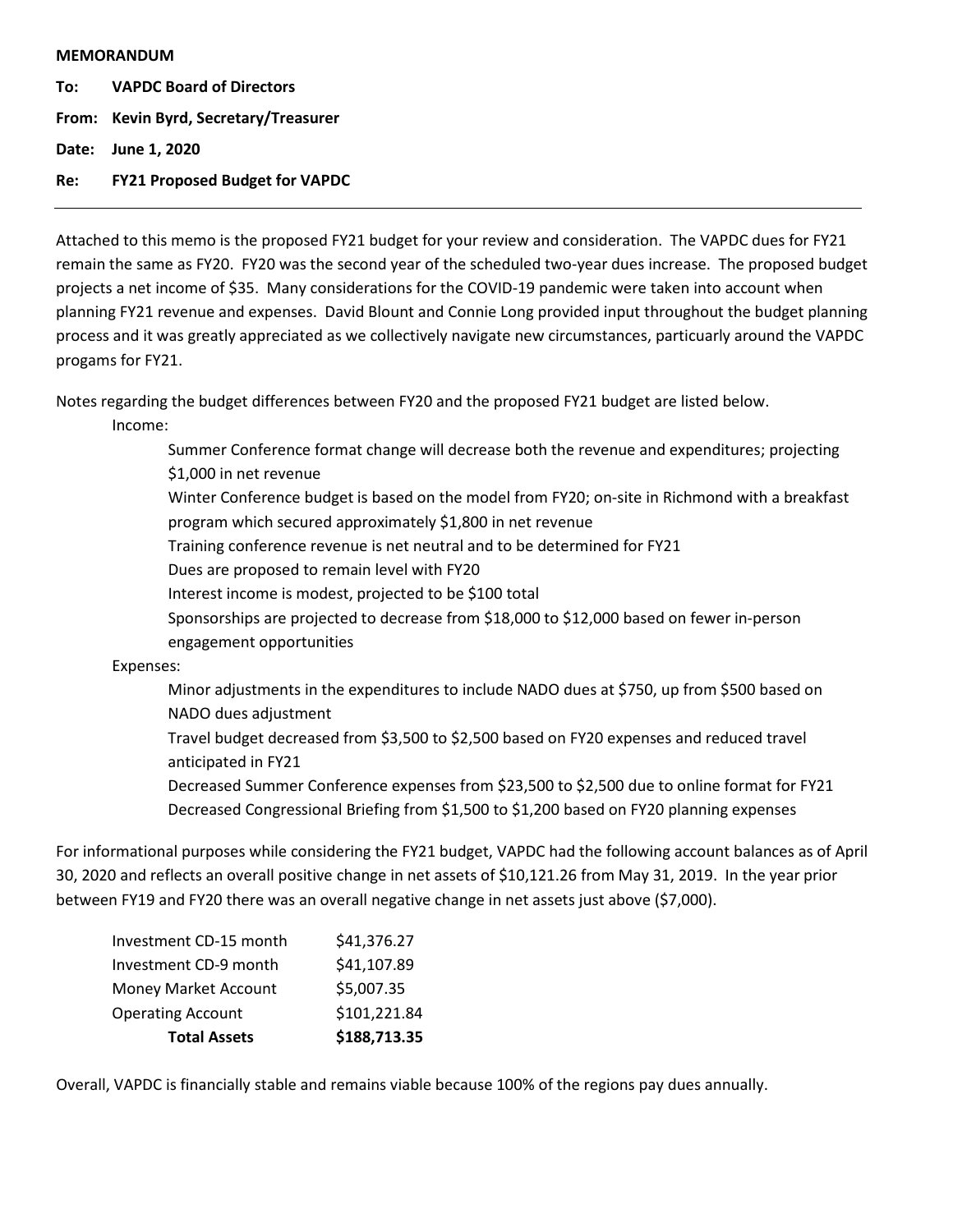Virginia Association of Planning District Commissions Budget Overview: July 2020 through June 2021

Income

|                      | <b>Conference Income</b>      |                                      |                 |
|----------------------|-------------------------------|--------------------------------------|-----------------|
|                      |                               | 2020 Summer Conference               | 3,500.00<br>\$  |
|                      |                               | 2019 Winter Conference               | \$<br>4,800.00  |
|                      |                               | <b>Training Conference</b>           | \$<br>2,000.00  |
|                      |                               | <b>Total Conference</b>              | \$<br>10,300.00 |
|                      | Dues & Memberships            |                                      |                 |
|                      |                               | Associate Memberships                | \$<br>200.00    |
|                      |                               |                                      |                 |
|                      |                               | <b>Association Dues</b>              | \$<br>89,300.00 |
|                      |                               | <b>Total Dues &amp; Memberships</b>  | \$89,500.00     |
|                      | Interest Income               |                                      |                 |
|                      |                               | <b>Checking Account Interest</b>     | 20.00<br>\$     |
|                      |                               | <b>CD Accounts Interest</b>          | \$<br>80.00     |
|                      |                               | <b>Total Interest Income</b>         | \$<br>100.00    |
|                      | Sponsorships                  |                                      | \$12,000.00     |
| <b>Total Income</b>  |                               |                                      | \$111,900.00    |
|                      |                               |                                      |                 |
| <b>Expense</b>       |                               |                                      |                 |
|                      | <b>Administrative Expense</b> |                                      |                 |
|                      |                               | <b>Bank Charges and Fees</b>         | 50.00<br>\$     |
|                      |                               | <b>Corporate Filing Fees</b>         | \$<br>25.00     |
|                      |                               | <b>General Administrative</b>        | \$<br>1,500.00  |
|                      |                               | Insurance                            | \$<br>250.00    |
|                      |                               | <b>Legal Services</b>                | \$<br>150.00    |
|                      |                               | NADO Dues                            | \$<br>750.00    |
|                      |                               | President's Expenses                 | \$<br>500.00    |
|                      |                               | Travel                               | \$<br>2,500.00  |
|                      |                               | <b>Total Administrative Expense</b>  | \$<br>5,725.00  |
|                      |                               |                                      |                 |
|                      | <b>Contractual Support</b>    |                                      |                 |
|                      |                               | <b>Association Support Contract</b>  | 39,690.00<br>\$ |
|                      |                               | Phone/Fax/Email-Support Contract     | \$<br>900.00    |
|                      |                               | <b>Executive Director Contract</b>   | 50,000.00<br>\$ |
|                      |                               | <b>Total Contractual</b>             | \$90,590.00     |
|                      | Communications                |                                      |                 |
|                      |                               | Awards & Recognitions                | 500.00<br>\$    |
|                      |                               | Website                              | \$<br>350.00    |
|                      |                               | <b>Email Marketing</b>               | \$<br>600.00    |
|                      |                               | Printing/Banner                      | 2,000.00<br>\$  |
|                      |                               | <b>Total Communications</b>          | 3,450.00<br>\$  |
|                      |                               |                                      |                 |
|                      | Conference                    |                                      |                 |
|                      |                               | 2018 Summer Conference               | 2,500.00<br>\$  |
|                      |                               | 2019 Winter Conference               | \$<br>3,000.00  |
|                      |                               | <b>Training Conference</b>           | \$<br>2,000.00  |
|                      |                               | <b>Total Conference</b>              | \$<br>7,500.00  |
|                      | Meetings                      |                                      |                 |
|                      |                               | <b>Board Meetings</b>                | 1,000.00<br>\$  |
|                      |                               | <b>Executive Director's Meetings</b> | \$<br>400.00    |
|                      |                               | Leadership Retreat                   | \$<br>2,000.00  |
|                      |                               | <b>Congressional Briefing</b>        | \$<br>1,200.00  |
|                      |                               | <b>Total Meetings</b>                | \$<br>4,600.00  |
| <b>Total Expense</b> |                               |                                      | \$111,865.00    |
|                      | Net Income                    |                                      | \$<br>35.00     |
|                      |                               |                                      |                 |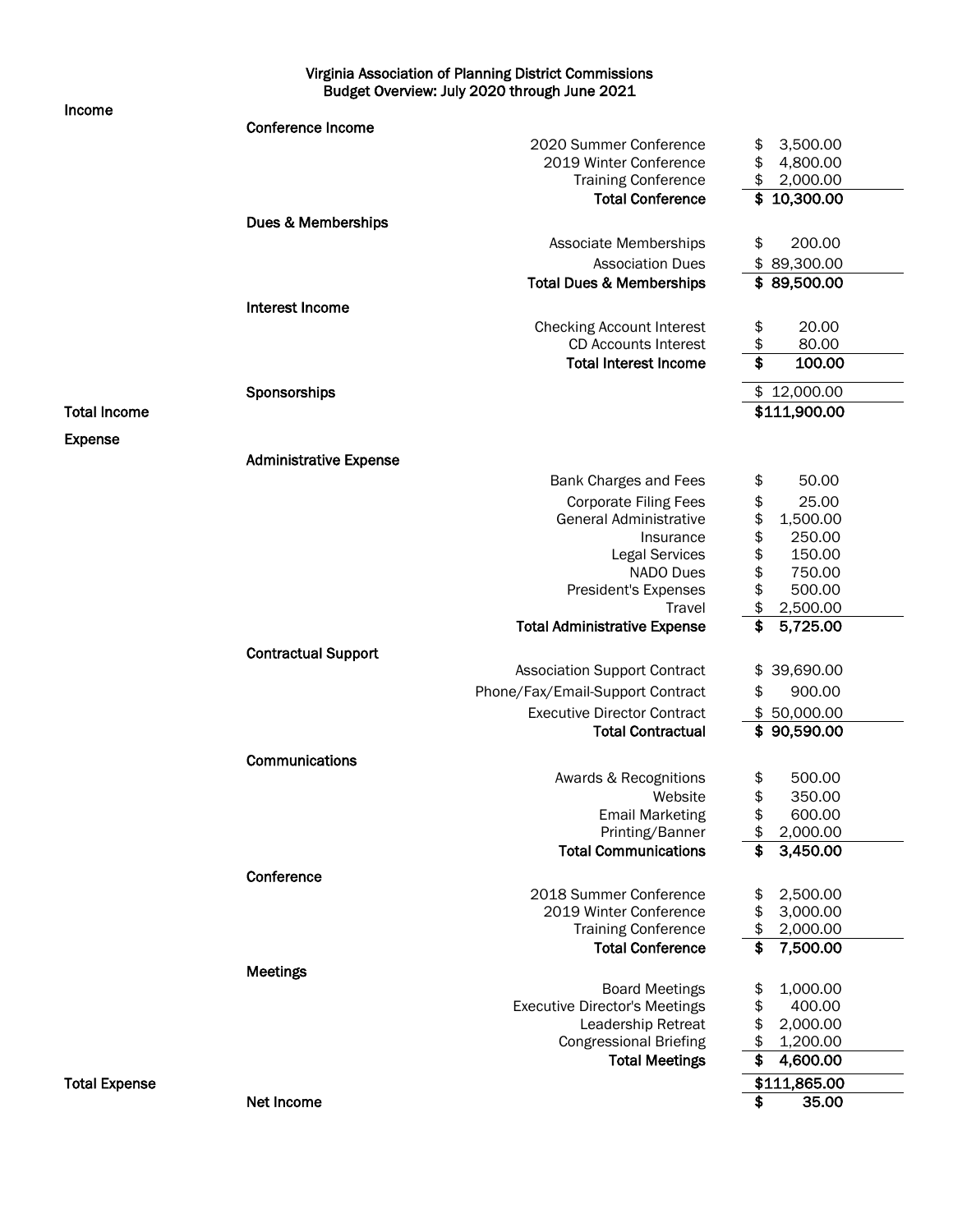# Proposed Substantive Changes to VAPDC Bylaws (2020)

| Article-                 | <b>Current</b>                                                                                                                                                                                                                                                                                                             | Recommended                                                                                                                                                                                                                                                                                                                                                                                                               | Rationale                                                                                                                     |
|--------------------------|----------------------------------------------------------------------------------------------------------------------------------------------------------------------------------------------------------------------------------------------------------------------------------------------------------------------------|---------------------------------------------------------------------------------------------------------------------------------------------------------------------------------------------------------------------------------------------------------------------------------------------------------------------------------------------------------------------------------------------------------------------------|-------------------------------------------------------------------------------------------------------------------------------|
| <b>Section</b>           |                                                                                                                                                                                                                                                                                                                            |                                                                                                                                                                                                                                                                                                                                                                                                                           |                                                                                                                               |
| I-Section 4              | Section 4 - "Executive Board" as used<br>hereinafter is the board of directors of<br>the Association.                                                                                                                                                                                                                      | Section 4 - "Executive Board" as used<br>hereinafter is the board of directors of<br>the Association.                                                                                                                                                                                                                                                                                                                     | Reflects terminology in<br>practice.                                                                                          |
| II-Section 1             | Section I - The principal office of the<br>Association is the office of the<br>Planning District Commission of the<br>President of the Association or such<br>other location as the Executive Board<br>may designate                                                                                                       | Section I - The principal office of the<br>Association is the office of the Planning<br>District Commission of the <b>President of</b><br>the Association Executive Director or<br>such other location as the <b>Executive</b><br>Board may designate.                                                                                                                                                                    | President changes<br>every several years;<br>principal office has<br>been with Association<br>Builders for years.             |
| II-Section 2             | Section 2 - The Association's<br>registered agent will be in accordance<br>with the Articles of Incorporation.                                                                                                                                                                                                             | Section 2 - The Association's registered<br>agent will be in accordance with the<br>Articles of Incorporation or as deemed<br>appropriate and duly executed by the<br>Board.                                                                                                                                                                                                                                              | <b>Current Articles list Pat</b><br>McSweeney and his<br>Richmond office<br>location (1987)                                   |
| Ш                        | <b>Seal</b><br>The Association shall adopt a<br>representative seal which shall include<br>the name of the Association and the<br>year of its incorporation.                                                                                                                                                               | <b>Seal</b><br>The Association shall adopt a<br>representative seal which shall include<br>the name of the Association and the<br><b>year of its incorporation.</b>                                                                                                                                                                                                                                                       | There is no record of<br>any seal having ever<br>been adopted or used.                                                        |
| V-Section 1              | Section I - Full membership in the<br>Association shall be extended to the<br>Planning District Commissions of the<br>Commonwealth of Virginia, organized<br>in accordance with the Virginia<br>Regional Cooperation Act, and each<br>member Commission shall be<br>represented by its chairman and<br>executive director. | Section $I$ – Full membership in the<br>Association shall be extended to the<br>Planning District Commissions of the<br>Commonwealth of Virginia, organized in<br>accordance with the Virginia Regional<br>Cooperation Act, and each member<br>Commission <b>shall may</b> be represented<br>at meetings of the Association by its<br>chairman or other designated member<br>of the Commission and executive<br>director. | Adds flexibility for<br>representation at<br>Association meetings.                                                            |
| V-Section 2              | Section 2 - A chairman or designated<br>alternate shall be qualified as a<br>representative of a member<br>Commission while serving an<br>appointment to that Planning District<br>Commission and such qualification<br>shall continue only so long as the<br>appointment continues.                                       | Section 2 - A chairman or a<br><b>Commission's</b> designated alternate<br>shall be qualified as a representative of<br>a member Commission while serving an<br>appointment to that Planning District<br>Commission and such qualification shall<br>continue only so long as the<br>appointment continues.                                                                                                                | Adds flexibility for<br>representation at<br>Association meetings.                                                            |
| V-Section 4              | Section 4 - Dues set at an annual<br>meeting shall be paid by a Planning<br>District Commission for that<br>commission to be a member of the<br>Association and for the qualified<br>representatives of the Commission to<br>exercise the rights and privileges of<br>membership.                                          | Section 4 - Dues set at an annual<br>meeting shall be paid by a Planning<br>District Commission for that commission<br>to be a member of the Association in<br>good standing and for the qualified<br>representatives of the Commission to<br>exercise the rights and privileges of<br>membership.                                                                                                                        | Strengthens language<br>to state that member<br>Commissions must be<br>"dues paying" to be in<br>good standing.               |
| <b>VIII-Section</b><br>2 | Section 2 - PRESIDENT - The<br>President shall be the chief executive<br>officer of the Association. He or she<br>shall be a chairman or elected member<br>of one of the member Commissions.                                                                                                                               | Section 2 - PRESIDENT - The<br>President shall be the chief <b>executive</b><br>officer of the Association. He or she<br>shall be <b>a chairman or an</b> elected<br>member or <b>a county</b> , city or town official<br>serving as a chairman of one of the<br>member Commissions.                                                                                                                                      | Stipulates that the<br>Association president<br>must be an elected or<br>local official serving on<br>a member<br>Commission. |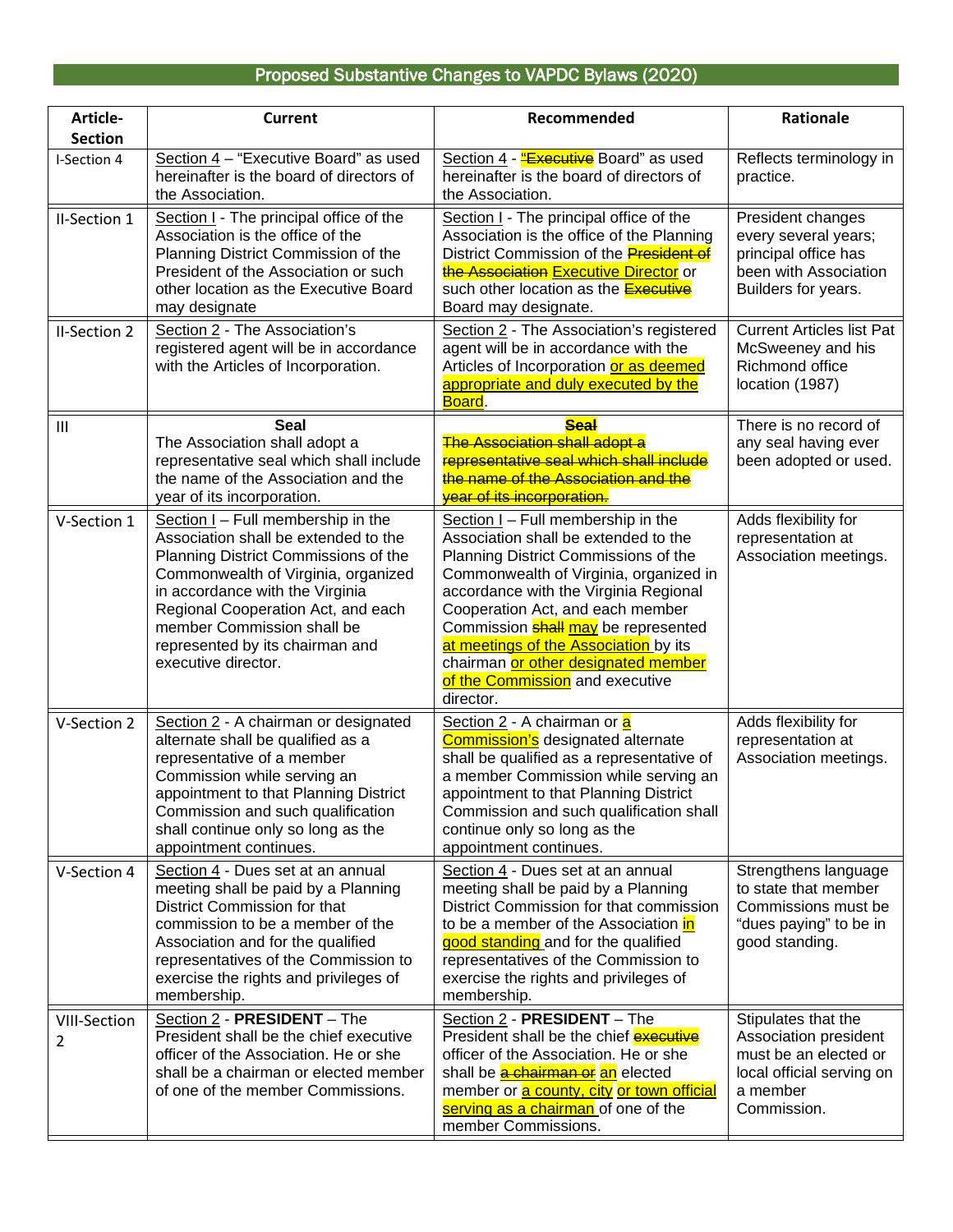| IX-Section 1 | <b>Executive Board</b>                                                          | <b>Executive Board of Directors</b>                                            | Eliminates prohibition               |
|--------------|---------------------------------------------------------------------------------|--------------------------------------------------------------------------------|--------------------------------------|
|              | Section 1 - The Executive Board of the                                          | Section 1 - The Executive Board of the                                         | on a Board member                    |
|              | Association shall consist of eleven (11)                                        | Association shall consist of eleven (11)                                       | from the same                        |
|              | directors: the four (4) officers of the                                         | directors: the four (4) officers of the                                        | Commission as an                     |
|              | Association, the immediate past                                                 | Association, the immediate past<br>president and six (6) additional            | Association officer                  |
|              | president and six (6) additional<br>directors, all of whom are elected at       | directors, all of whom are elected at                                          | from serving on the<br>Board. Also,  |
|              | large by the qualified representatives                                          | large by the qualified representatives of                                      | eliminates a provision               |
|              | of the member Commissions at the                                                | the member Commissions at the annual                                           | that a previous past                 |
|              | annual meeting. At the annual                                                   | meeting. At the annual meeting, the                                            | president would be                   |
|              | meeting, the election of officers shall                                         | election of officers shall precede the                                         | called into Board                    |
|              | precede the election of other directors.                                        | election of other directors. The directors                                     | service if the current               |
|              | The directors shall be qualified                                                | shall be qualified representatives of                                          | past president ceases                |
|              | representatives of member                                                       | member Commissions and shall be                                                | to be a member of a                  |
|              | Commissions and shall be elected                                                | elected from the Commissions other                                             | Commission.                          |
|              | from the Commissions other than                                                 | than those represented on the<br><b>Executive Board by the officers of the</b> |                                      |
|              | those represented on the Executive<br>Board by the officers of the              | <b>Association.</b> The number of directors                                    |                                      |
|              | Association. The number of directors                                            | shall not be amended by the <b>Executive</b>                                   |                                      |
|              | shall not be amended by the Executive                                           | Board. In the event the Immediate Past                                         |                                      |
|              | Board. In the event the Immediate Past                                          | President ceases to be a member of a                                           |                                      |
|              | President ceases to be a member of a                                            | member commission, he/she, upon                                                |                                      |
|              | member commission, he/she, upon                                                 | approval by the <b>VAPDC</b> Board, shall be                                   |                                      |
|              | approval by the VAPDC Board, shall                                              | allowed to serve as an ex-officio                                              |                                      |
|              | be allowed to serve as an ex-officio<br>member of the board. The previous       | member of the board. The previous<br><b>Immediate Past President shall</b>     |                                      |
|              | Immediate Past President shall                                                  | continue in his/her role on the Board.                                         |                                      |
|              | continue in his/her role on the Board.                                          |                                                                                |                                      |
| IX-Section 2 | Section 2 - One-half of the total                                               | Section 2 - One-half of the total number                                       | Recognizes inclusion                 |
|              | number of members, not counting the                                             | of members <del>, not counting the</del>                                       | of the past president                |
|              | immediate past president, shall                                                 | <i>immediate past president,</i> shall                                         | for purposes of                      |
|              | constitute a quorum of the Executive                                            | constitute a quorum of the <b>Executive</b>                                    | meeting quorum                       |
|              | Board. All motions shall be carried by a<br>simple majority vote. Each director | Board. All motions shall be carried by a                                       | requirement.<br>Updates the means by |
|              | shall have one vote.                                                            | simple majority vote. Each director shall<br>have one vote.                    | which a Board matter                 |
|              | The President, with the concurrence                                             | The President, with the concurrence                                            | can be voted upon.                   |
|              | of at least one other director, may call                                        | of at least one other director, may call                                       |                                      |
|              | for a matter to be voted on by the                                              | for a matter to be voted on by the                                             |                                      |
|              | members of the Executive Board by                                               | members of the <b>Executive</b> Board by                                       |                                      |
|              | mail or fax ballot.                                                             | mail or <b>fax electronic mail</b> ballot.                                     |                                      |
| IX-Section 3 | Section 3 - Regular and special                                                 | Section 3 - Regular and special                                                | Makes changes to                     |
|              | meetings of the Executive Board shall                                           | meetings of the <b>Executive</b> Board shall                                   | meeting notification                 |
|              | be held only upon the giving of<br>adequate notice in writing, with an          | be held only upon the giving of<br>adequate notice in writing, with an         | and minutes<br>distribution for more |
|              | agenda, to the directors and to all                                             | agenda, to the directors and to all                                            | efficiency.                          |
|              | members of the Association.                                                     | <b>Executive Directors members of the</b>                                      |                                      |
|              |                                                                                 | Association.                                                                   |                                      |
|              | Minutes of meetings of the Executive                                            |                                                                                |                                      |
|              | Board shall be mailed to each member                                            | <b>Draft</b> minutes of meetings of the                                        |                                      |
|              | Commission within thirty (30) days of                                           | <b>Executive</b> Board shall be <b>mailed</b>                                  |                                      |
|              | the meeting.                                                                    | distributed to each member                                                     |                                      |
|              |                                                                                 | Commission within thirty (30) days of<br>the prior to the next meeting.        |                                      |
| IX-Section 4 | The Executive Board shall by                                                    | The Executive Board shall by resolution                                        | Redundant of authority               |
|              | resolution establish such committees,                                           | establish such committees, in addition                                         | of the Board to                      |
|              | in addition to these established by                                             | to these established by these bylaws,                                          | establish other                      |
|              | these bylaws, as it may determine are                                           | as it may determine are needed from                                            | committees as                        |
|              | needed from time to time.                                                       | time to time.                                                                  | contained in Article X,              |
|              |                                                                                 |                                                                                | Section 4                            |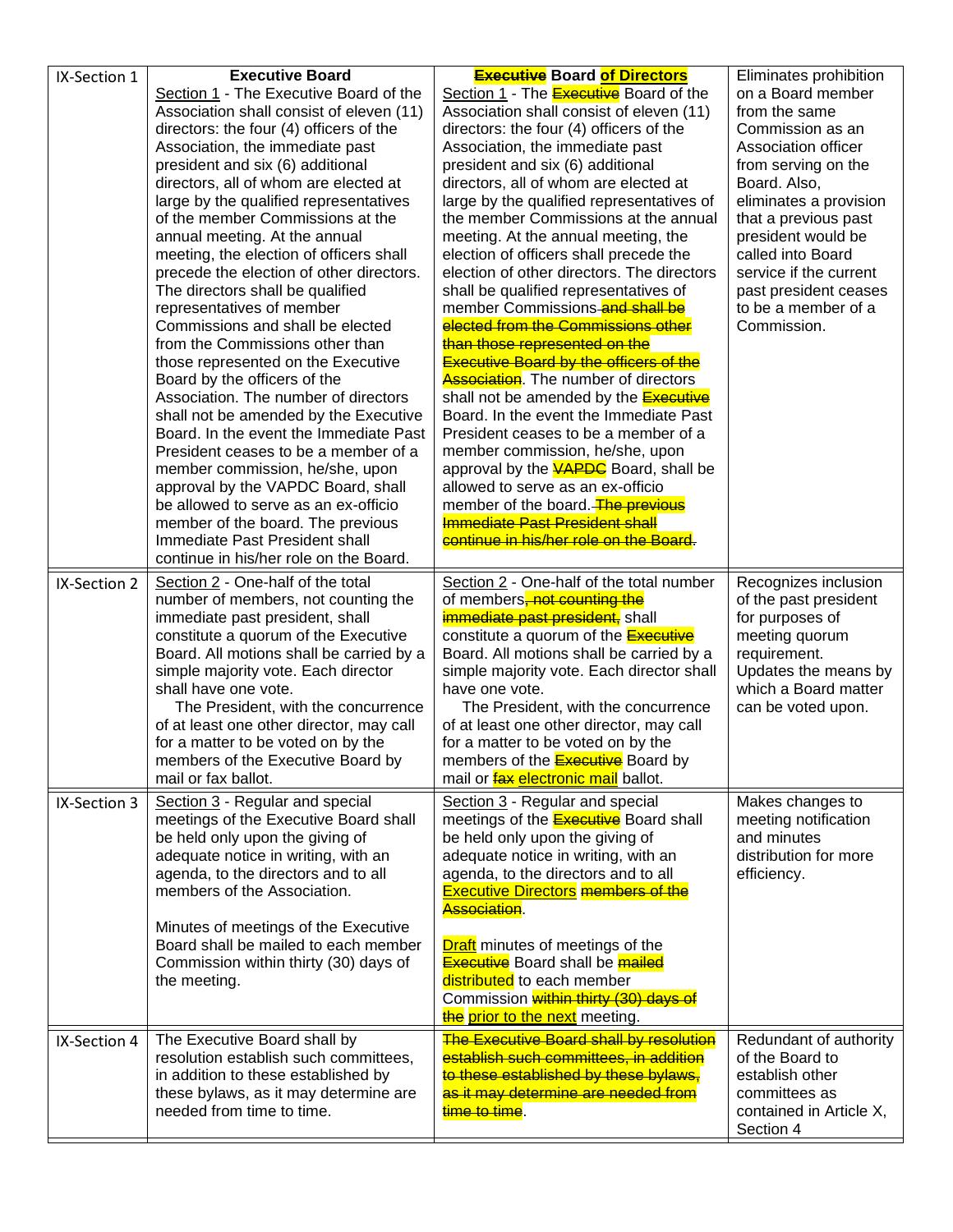| X-Section 3                       | None                                                                                                                                                                                                                                                                                                                                                                                                                                                                                                                                                                                                                                                                                                                                                                                                     | Section 3 - EXECUTIVE COMMITTEE<br>- There shall be a committee composed<br>of the President, Second Vice-President<br>and Secretary/Treasurer to provide<br>direct supervision to the Executive<br>Director and to address pressing issues<br>that affect the organization.                                                                                                                                                                                                                                                                                                                                                                                                                                                                                                                                                                                 | Establishes a three-<br>person executive<br>committee. These<br>officers currently<br>oversee the Executive<br>Director, per the<br><b>TJPDC's service</b><br>agreement with the<br>Association. |
|-----------------------------------|----------------------------------------------------------------------------------------------------------------------------------------------------------------------------------------------------------------------------------------------------------------------------------------------------------------------------------------------------------------------------------------------------------------------------------------------------------------------------------------------------------------------------------------------------------------------------------------------------------------------------------------------------------------------------------------------------------------------------------------------------------------------------------------------------------|--------------------------------------------------------------------------------------------------------------------------------------------------------------------------------------------------------------------------------------------------------------------------------------------------------------------------------------------------------------------------------------------------------------------------------------------------------------------------------------------------------------------------------------------------------------------------------------------------------------------------------------------------------------------------------------------------------------------------------------------------------------------------------------------------------------------------------------------------------------|--------------------------------------------------------------------------------------------------------------------------------------------------------------------------------------------------|
| XI-Section 1                      | Section 1 - The Association shall hold<br>an annual meeting in July of each year<br>with thirty (30) days written notice and<br>an agenda to each member<br>Commission, with date, time, and<br>place of the meeting, as set by the<br>Executive Board, specified in the<br>notice of the meeting.                                                                                                                                                                                                                                                                                                                                                                                                                                                                                                       | Section 1 - The Association shall hold<br>an annual <b>business</b> meeting in July of<br>each year. with tThirty (30) days written<br>notice and an agenda <b>shall be provided</b><br>to each member Commission, and with<br>date, time, and place of the meeting, as<br>set by the <b>Executive</b> Board, specified in<br>the notice of the meeting.                                                                                                                                                                                                                                                                                                                                                                                                                                                                                                     | Clarifies that the<br>annual meeting is a<br>business meeting, and<br>that such meeting not<br>be limited to being<br>held in July.                                                              |
| <b>XI-Sections</b><br>$2$ and $3$ | Section 2 - The Association may hold<br>separate meetings at its discretion, at<br>such date, time and place as may be<br>determined by the Executive Board,<br>with thirty (30) days written notice an<br>agenda to each member Commission,<br>and with date, time and place of the<br>meeting specified in the notice of the<br>meeting. For such meetings, the<br>agenda shall be sufficient statement of<br>the purposes of the meeting.<br>Section 3 - The Executive<br>Board may call a special meeting of<br>members of the Association, with<br>twenty (20) days written notice to each<br>member Commission, with time, date,<br>and place of the meeting specified in<br>the notice of the meeting, and with the<br>purpose or purposes of the meeting<br>stated in the notice of the meeting. | Section 2 - The Association may hold<br>separate or special meetings at its<br>discretion, at such date, time and place<br>as may be determined by the <b>Executive</b><br>Board. with <sup>1</sup> Thirty (30) days written<br>notice and an agenda shall be provided<br>to each member Commission, and with<br>date, time and place of the meeting<br>specified in the notice of the meeting.<br>For such meetings, the agenda shall be<br>sufficient statement of the purposes of<br>the meeting.<br>Section 3 - The Executive<br>Board may call a special meeting of<br>members of the Association, with<br>twenty (20) days written notice to each<br>member Commission, with time, date,<br>and place of the meeting specified in<br>the notice of the meeting, with the<br>purpose or purposes of the meeting<br>stated in the notice of the meeting. | Combines similar<br>sections dealing with<br>separate and special<br>meetings.                                                                                                                   |